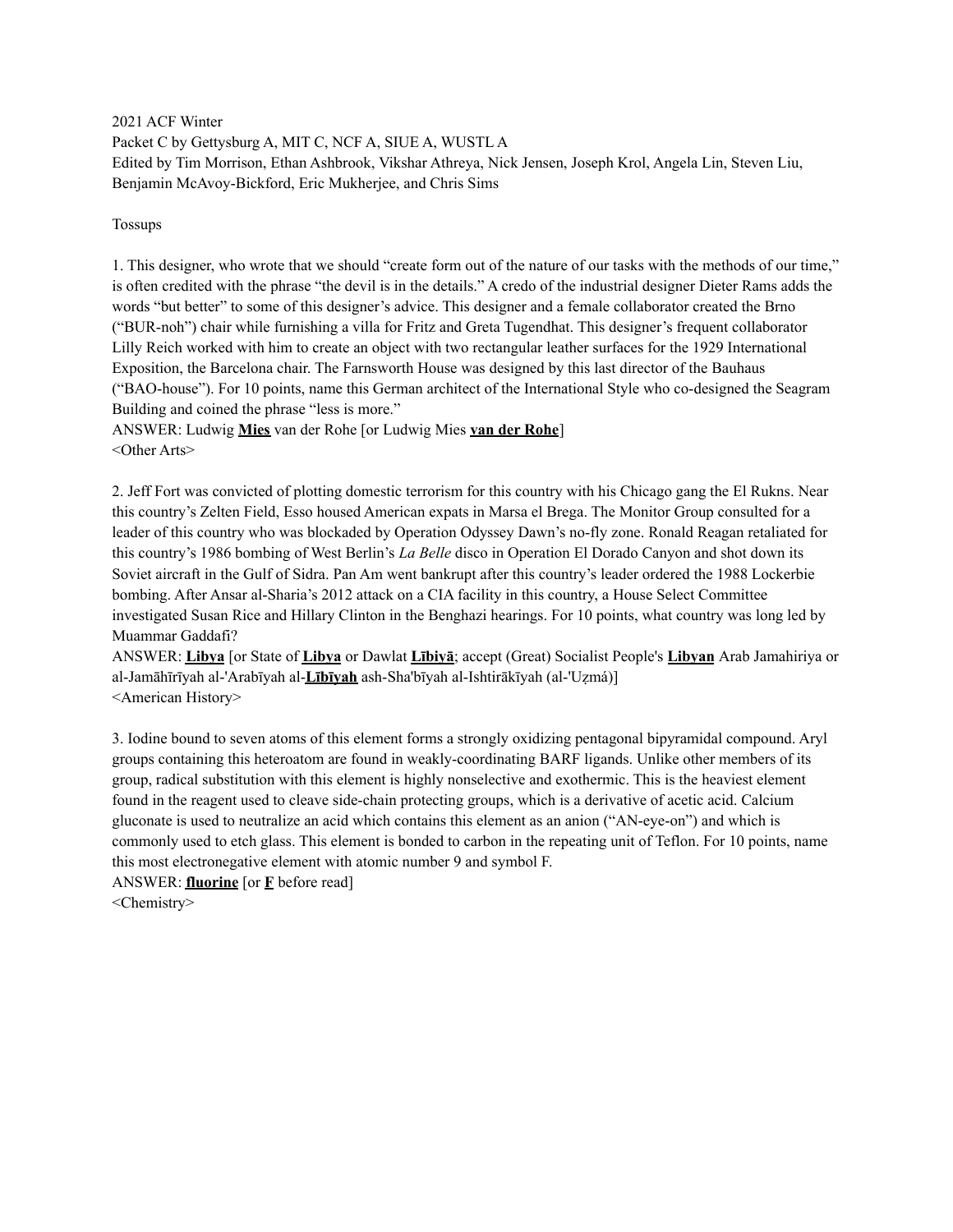4. During a ritual in this location, local people place two white stones per person in certain parts of it. A small hut in this location contains a post whose name is translated as "heart pillar." Unmarried members of the royal family sent to work at this location were referred to as *saio* ("sah-ee-oh"). This location is divided between an "Inner" section alongside a river and an "Outer" section that is the home of a food goddess. This location is believed to house an eight-sided object that was used to startle a goddess who was hiding in a cave after her brother threw a horse at her loom. This location is rebuilt every 20 years along with its two torii gates. For 10 points, the *Yata no Kagami*, the sacred mirror of the sun goddess Amaterasu, is in what major pilgrimage site, a grand Shinto shrine? ANSWER: **Ise** ("EE-say") Grand Shrine [or **Ise** Jingū; accept **Naikū** or **Gekū**; prompt on Shinto shrines or jingū by asking "what specific shrine?"; prompt on Japan or Nippon or Nihon or Honshū or Kansai region or Mie Prefecture] <Religion>

5. After his brother comes back to life, the protagonist becomes a devotee of this character in the story "The Great Sage, Heaven's Equal." This character titles a 2021 translation by Julia Lovell, as well as one that renders this character's name as "aware-of-vacuity." In a "Supplement" to the novel he appears in, this character gets trapped in a dream world by a fish demon. This character, who has a gold-banded staff that fits in his ear, is taught the "72 transformations." A dubious Arthur Waley translation is titled for this character, who was imprisoned for 500 years under a mountain for stealing the peaches of immortality. Pigsy, Sandy and this character accompany the monk Xuánzàng ("shwen-zahng") on a trek to India. For 10 points, name this primate from *Journey to the West*. ANSWER: **Sūn** Wùkōng [or Sūn **Wùkōng**; or the **Monkey** King] <World Literature>

6. A form of this quantity is conserved in the normal process but not the Umklapp process. Bragg planes bisect vectors that represent a form of this quantity that takes on values in the first Brillouin ("bree-WANN") zone, which is a primitive cell of a lattice of this quantity in reciprocal space. Plane waves in real space are eigenfunctions of this quantity's operator, which is proportional to the gradient. The wavevector of a particle is equal to this quantity over h-bar. The product of the standard deviations of position and this quantity is at least h-bar over two, meaning that this quantity can never be measured simultaneously with position according to Heisenberg's uncertainty principle. For 10 points, name this quantity equal to mass times velocity.

ANSWER: linear **momentum** [accept crystal **momentum** vector; prompt on p; do not accept or prompt on "angular momentum"]

<Physics>

7. One of these places is depicted using grattage in a Max Ernst painting that includes a childish sketch of a dove. Santería-inspired figures with crescent-shaped heads appear in one of these places that titles the masterpiece of the Cuban painter Wifredo Lam. In another painting of one of these places, the artist's Polish mistress Jadwiga ("YAD-vee-gah") lies naked on a divan listening to a snake charmer. Artists of the Barbizon school often painted outdoor scenes in one of these places in Fontainebleau. Both *The Dream* and *Surprised!* depict these places, as does an 1863 painting of a picnic attended by two clothed men and a nude woman. For 10 points, many primitivist scenes by Henri Rousseau depict animals in what places that include the setting of *The Luncheon on the Grass*? ANSWER: **forest**s [or **woods**; accept **jungle**s or rain**forest**s; prompt on park; prompt on *The Luncheon on the Grass*; prompt on *Le Déjeuner sur l'herbe*] <Painting/Sculpture>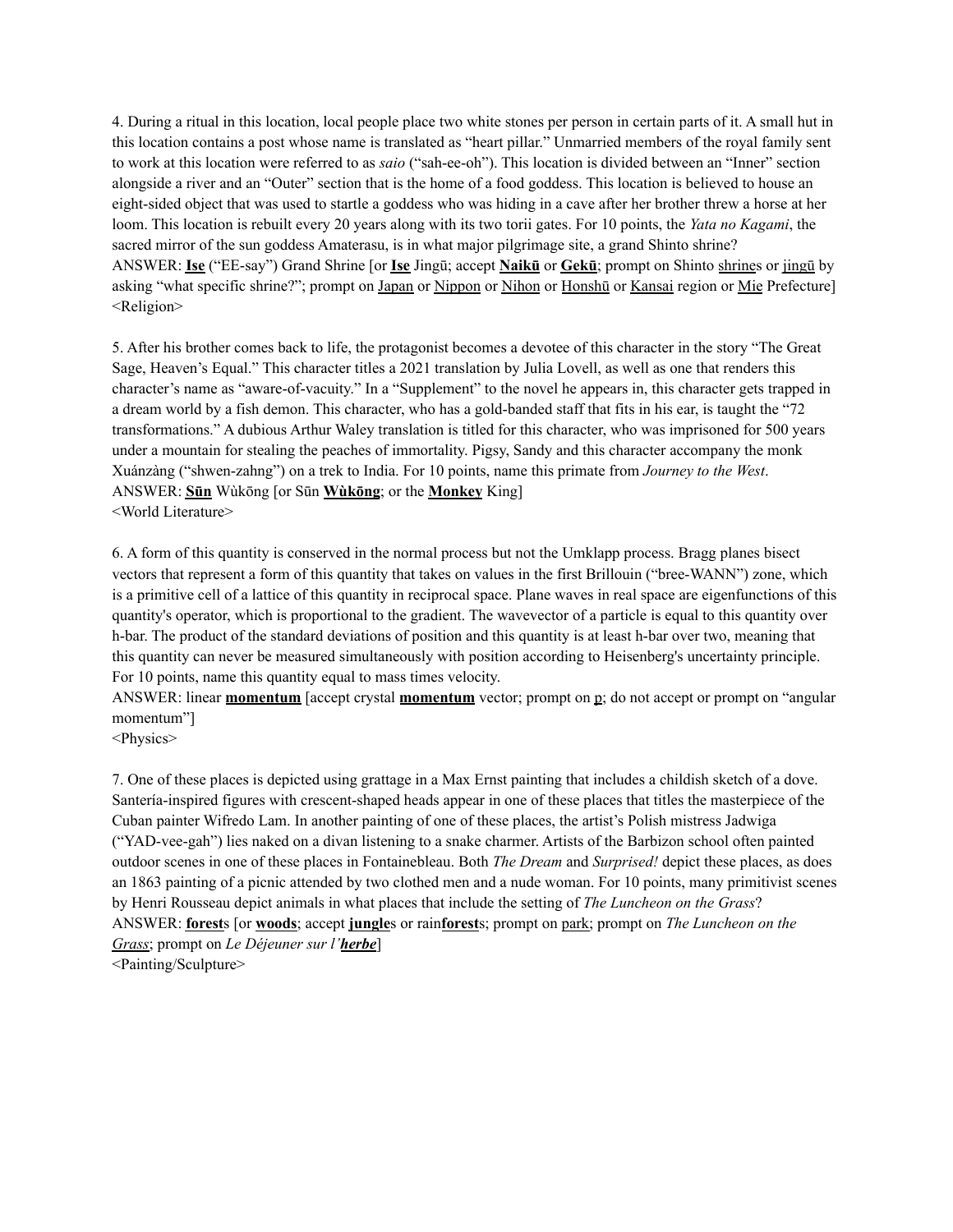8. Note to players: The answer is a political office, not an occupation like "soldier" or "painter." A text on this office's "Installation" was illustrated with its characteristic white robes for its holder Rekhmirē. A holder of this office visits the "House of the Nets" and receives an omen from a god in the inscription on the Famine Stela. Stepping stones to this higher office held by Hemiunu included "High Steward" and "Fan-bearer on the Right Side of the King." Later wisdom texts were often credited to a 27th-century BCE holder of this office, who was identified with Asclepius after his deification as a physician. This office, which included mayorship of Thebes, was held by an Old Kingdom high priest of Ra who was the likely architect of Djoser's Step Pyramid and was named Imhotep. For 10 points, medieval Muslim empires adopted what title for the pharaoh's top official?

ANSWER: **vizier** [or **wazīr** or **vazīr** or **djat** or **tjat**i; accept Grand **Vizier**; accept **Chancellor**; accept **mayor of Thebes** before read; accept *Installation of the Vizier*; accept **Egypt**ian Head **Minister** or equivalents; prompt on ministers or administrators or overseers or advisors or bureaucrats or officials or courtiers or governors or treasurers or mayors or similar; prompt on Iry-pat or Idnw; do not accept or prompt on "pharaoh"] <Other History>

9. In a play by this author, a character professes "you dazzle me, you jewel, my jewel" before asking "catatonia, do you know the state of catatonia?" In another play by this author, a character frightens his wife when he tells her that a mysterious van with a wheelbarrow is coming to look for a "certain person." At the start of a play by this author, the writer Roger Casey is the subject of a conversation between Emma and Jerry, whose affair unfolds in reverse chronological order. In a scene written by this author, a character gets his glasses broken and attempts to rape Lulu during a game of blind man's bluff. In that play by this author, Meg gives Stanley a toy drum, which is broken during a night with Goldberg and McCann. For 10 points, name this playwright of *Betrayal* and *The Birthday Party*. ANSWER: Harold **Pinter**

<British Literature>

10. The claim that a person with this profession was shot by police rather than dying after his vehicle hit a barricade and overturned was the subject of a sedition case. Several people with this profession were run over by a car that was supposedly driven by the son of a Minister of State for Home Affairs. The BKU, an organization for these people, led a recent "rail roko" protest. People with this profession stormed the Red Fort to protest a law that would let them sell outside the government-run *mandi* system. Since 2020, many people with this profession from Punjab have marched towards Delhi to protest a law that changes their markets. Members of this profession often produce jute and pulses such as lentils. For 10 points, the Green Revolution gave new practices for planting to what people? ANSWER: Indian **farmer**s [or **kisan**; accept word forms like **farm**ing; accept Punjabi or Sikh in place of "Indian"; accept **grower**s or **agriculture** workers or equivalents] <CE/Geo/Other/Pop Culture>

11. Along with a treatise against Proclus, the theologian John Philoponus wrote a polemic against this thinker's conception of eternity. That polemic was refuted by a contemporary who mostly wrote about this earlier thinker, Simplicius. This thinker's ideas were the basis for the theory of five universals developed in an introduction to one of this thinker's works, Porphyry's *Isagoge* ("eye-suh-GO-gay"). Avicenna read a book by this thinker forty times but only understood it after reading al-Fārābī's commentary on it. This thinker developed the concepts of potentiality and actuality in a treatise on "being qua being." Thomas Aquinas's *Summa Theologica* refers to this thinker as "The Philosopher" and borrows his conception of a "prime mover" of the universe. For 10 points, name this author of the *Metaphysics* who was often at odds with his teacher Plato.

ANSWER: **Aristotle** [or **Aristotle** of Stagira]

<Philosophy>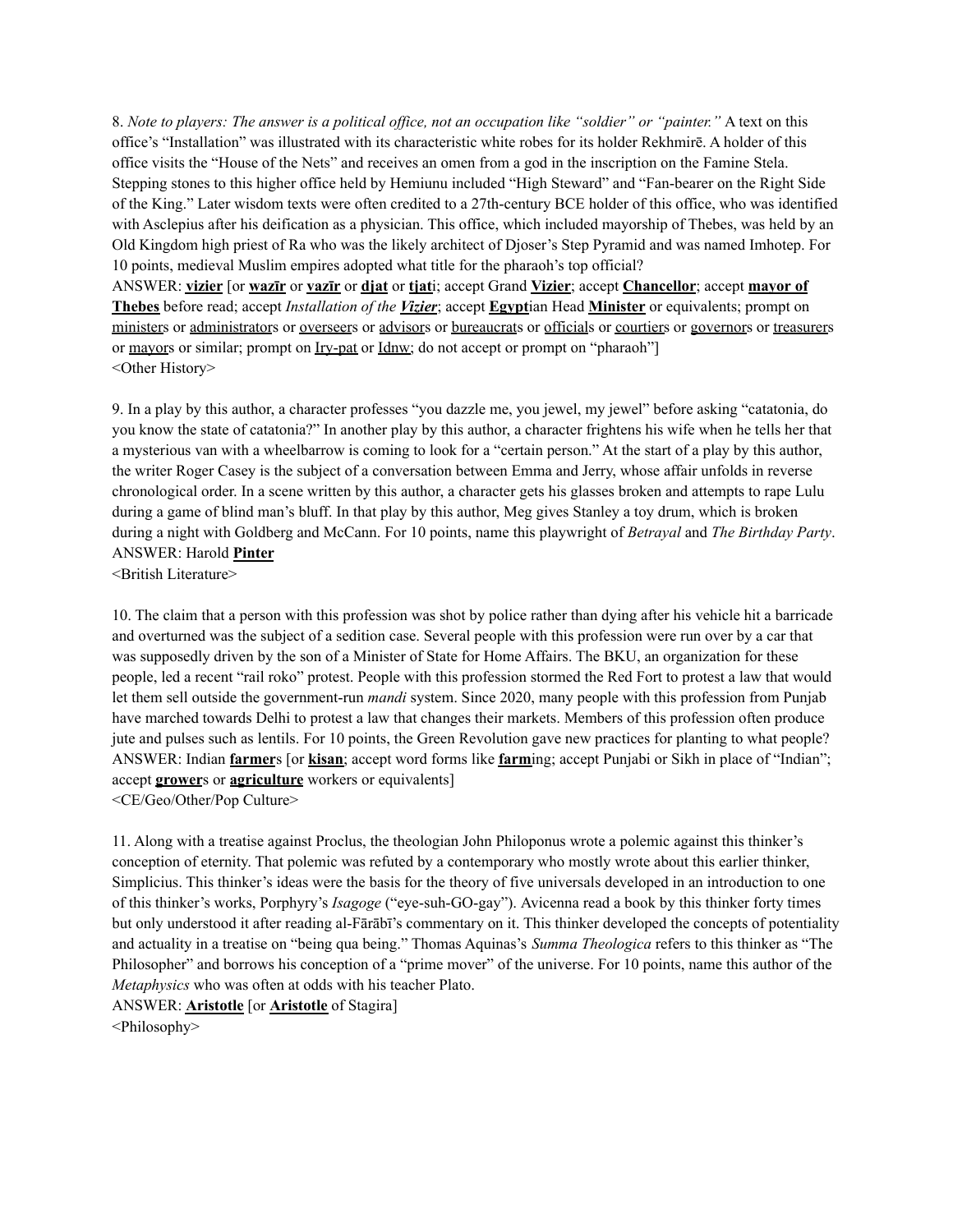12. *Description acceptable.* Records of women who fought against this European army informed the 2019 novel *The Shadow King*. The 1959 comedy *The Great War* satirized this army, which recruited Dubat and Zaptié troops for its irregular "bands." This army and the MVSN formed the Corps of Volunteer Troops in a costly pro-Nationalist intervention in the Spanish Civil War. Austrians took 280,000 prisoners of war from this army at a 1917 battle in Slovenia. In World War I, Ernest Hemingway drove ambulances for this army, which pioneered shock troops called Arditi and was equipped with submachine guns from Beretta. This army, which included military police called Carabinieri, lost the 1896 Battle of Adwa to Menelik II of Ethiopia. For 10 points, Futurists like F. T. Marinetti fought in what army glorified by Benito Mussolini?

ANSWER: **Italian** army [or army of **Italy** or l'esercito **italiano**; accept **Italian** Armed Forces or forze armate **italiane** or **FF.AA.**; accept Royal **Italian** Army or **Regio** Esercito; accept Arma dei **Carabinieri** or Corpo dei **Carabinieri** Reali before read; prompt on carabiniers; prompt on Royal Army] (The battle in Slovenia was the Battle of Caporetto.)

<European History>

13. These phenomena result from "laws" like concern, reality, and hedonic asymmetry according to Nico Frijda ("fry-dah"). The "expression" of these phenomena titles a book that drew on frequent trips to the London zoo and a pioneering use of international questionnaires, written by Charles Darwin. Lisa Barrett has claimed that these phenomena are "constructed" by core affect, in opposition to Paul Ekman's theory that six basic examples of these phenomena are universal. William James and Carl Lange claimed that these phenomena originate in physiological arousal. Face-to-face jobs like flight attendants often demand these phenomena's namesake form of labor. For 10 points, IQ is often contrasted with a "quotient" named after what psychological phenomena? ANSWER: **emotion**s [accept **emotion**al quotient or **emotion**al labor, prompt on affect or feelings or moods; prompt on EQ, prompt on facial expressions] <Social Science>

14. A pianist scrambled to play the opening octave A's at the start of a piece by this composer during the 2019 Tchaikovsky Competition. That piece by this composer ends with the soloist humorously playing G sharp-F sharp-E-A in a fragment of the main theme. An F minor chord followed by a low F in the bass begins the *moderato* first movement of one of this composer's concertos. A piece by this composer includes an extremely difficult "crème de menthe" variation and an 18th variation that inverts the theme, which is from an Italian composer's 24th violin caprice. This composer's second piano concerto in C minor and third piano concerto in D minor are among the most difficult in the repertoire. For 10 points, name this Russian composer of *Rhapsody on a Theme of Paganini*. ANSWER: Sergei **Rachmaninoff** [or Sergei Vasilyevich **Rachmaninoff**] <Classical Music>

15. Any sequence of values tending to infinity can be characterized as a set of these points in the Weierstrass ("VYE-er-strahss") factorization theorem. A function and its sum with a function that it dominates have the same number of these points within a contour by Rouché's ("roo-SHAY's") theorem. The poles of a meromorphic function *f* are these points of the function one over *f*. The negative even numbers are "trivial" examples of these points for a function whose others are known to lie in the "critical strip." The real parts of these points for the zeta function are all conjectured to equal one-half by the Riemann hypothesis. Any nonconstant polynomial has one of these points by the fundamental theorem of algebra. For 10 points, name these points that, for a real single-variable function, represent intersections with the x-axis.

ANSWER: **zero**s [accept **root**s; accept **x-intercept**s; accept trivial **zero**s; prompt on intercepts] <Other Science>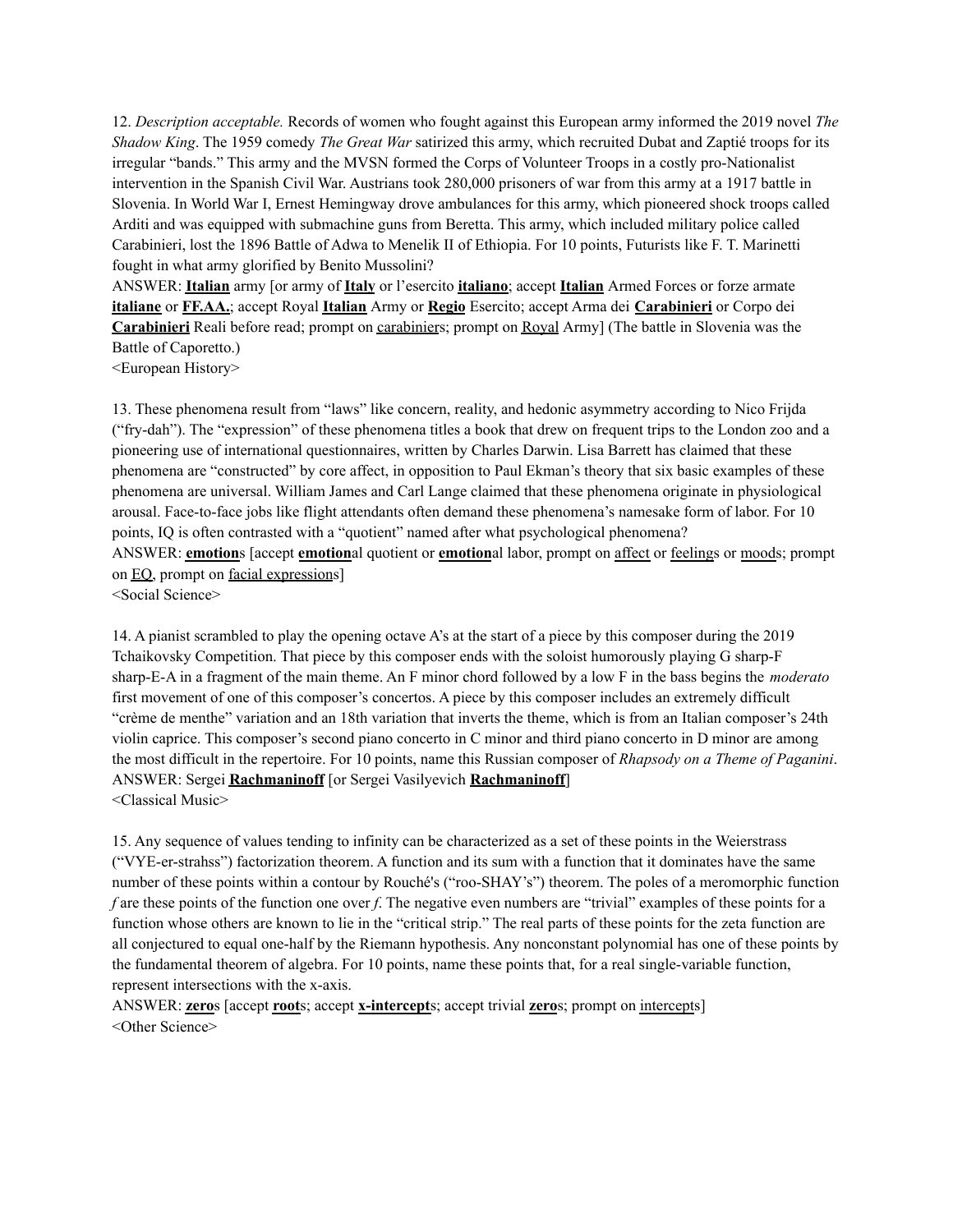16. A character working at one of these locations with the minesweeper Bandi Citrom calls it "beautiful" as he is carried to a hospital for a welted knee. The narrator B. ("bee") chooses never to have children after going to one of these locations in another novel from the same trilogy that is titled for an "Unborn Child." While traveling to one of these locations, Madame Schächter freaks out after seeing visions of flames. The quote "There is no why here" defines one of these places according to the memoir *If This Is a Man*. The narrator asks "Where is God now?" while he watches a child being hanged at one of these locations in a novel in which Moishe the Beadle warns the people of Sighet. For 10 points, Elie Wiesel's novel *Night* is set at what type of location where many Jews were sent under the Nazi regime?

ANSWER: **concentration camp**s [or **death camp**s; or **extermination camp**s; or *Konzentrationslager*; accept specific concentration camps such as **Auschwitz**-Birkenau or **Buna**] (The novel in the lead-in is Kertész's *Fatelessness*; the second line is Kertész's *Kaddish for an Unborn Child*.) <European Literature>

17. This object is sometimes equated with the Buddhist Cintamani ("CHIN-ta-MAH-nee"), which is said to grant its possessor the wisdom of the Buddha. Carl Jung compared this object's status of being "above nature" to the divine foundations of Christianity. This object could be found via the process of blackening, whitening, yellowing, and reddening, as explained in books like the *Mutus Liber*. This object was represented with the squared circle symbol in the Middle Ages. Paracelsus equated a substance known as alkahest to this object, which was believed to be made from *prima materia*. This object legendarily granted immortality to Nicolas Flamel. For 10 points, name this mythical object able to turn base metals into gold, which was pursued by many alchemists. ANSWER: **Philosopher's Stone** [or *lapis philosophorum*; accept *hajar al-falasifa*; prompt on Elixir of Life by asking "What object is used to create the Elixir?"; do not accept or prompt on "Sorcerer's Stone"] <Mythology>

18. In this novel, the protagonist has a hallucination of Uncle Sam pointing at her and saying "I want you" when her therapist calls to convince her to try tranquilizers. This novel's protagonist compares herself to a "beach ball with feet" after she puts on every article of clothing she owns for a game of Strip Botticelli. That scene in this novel is interrupted by the arrival of a high-school dropout named Miles who is part of a band based on the Beatles named "The Paranoids." At the end of this novel, the protagonist awaits the title event at an auction in hopes of seeing the mysterious book bidder. Throughout this novel, graffiti of the acronym W.A.S.T.E and a muted post horn symbolize the Trystero organization. For 10 points, Oedipa Maas obsesses over a conspiracy in what Thomas Pynchon novel? ANSWER: *The Crying of Lot 49*

<American Literature>

19. Patients with BAP1 mutations can get an unusual form of this disease that occurs in the uvea. It's not in the brain or pancreas, but susceptibility to this disease is increased by inherited mutations in CDKN2A. It's not histiocytosis, but vemurafenib ("ve-mur-a-fen-ib") treats this disease by inhibiting one of its common drivers, the V600E mutation of BRAF ("B-raf"). An important prognostic factor in this disease is the Breslow depth. This disease is detected with the "ugly duckling" sign and the ABCDE ("A-B-C-D-E") mnemonic. As with basal cell and squamous cell carcinoma, the risk of this disease is increased by xeroderma pigmentosum. Asymmetry, irregular borders, and multiple colors are signs of this disease, whose causes include UV exposure and fair skin. For 10 points, name this malignant cancer of pigment-producing cells that usually afflicts the skin.

ANSWER: **melanoma** [accept uveal **melanoma**; prompt on skin cancer or tumors or malignancy or equivalents] <Biology>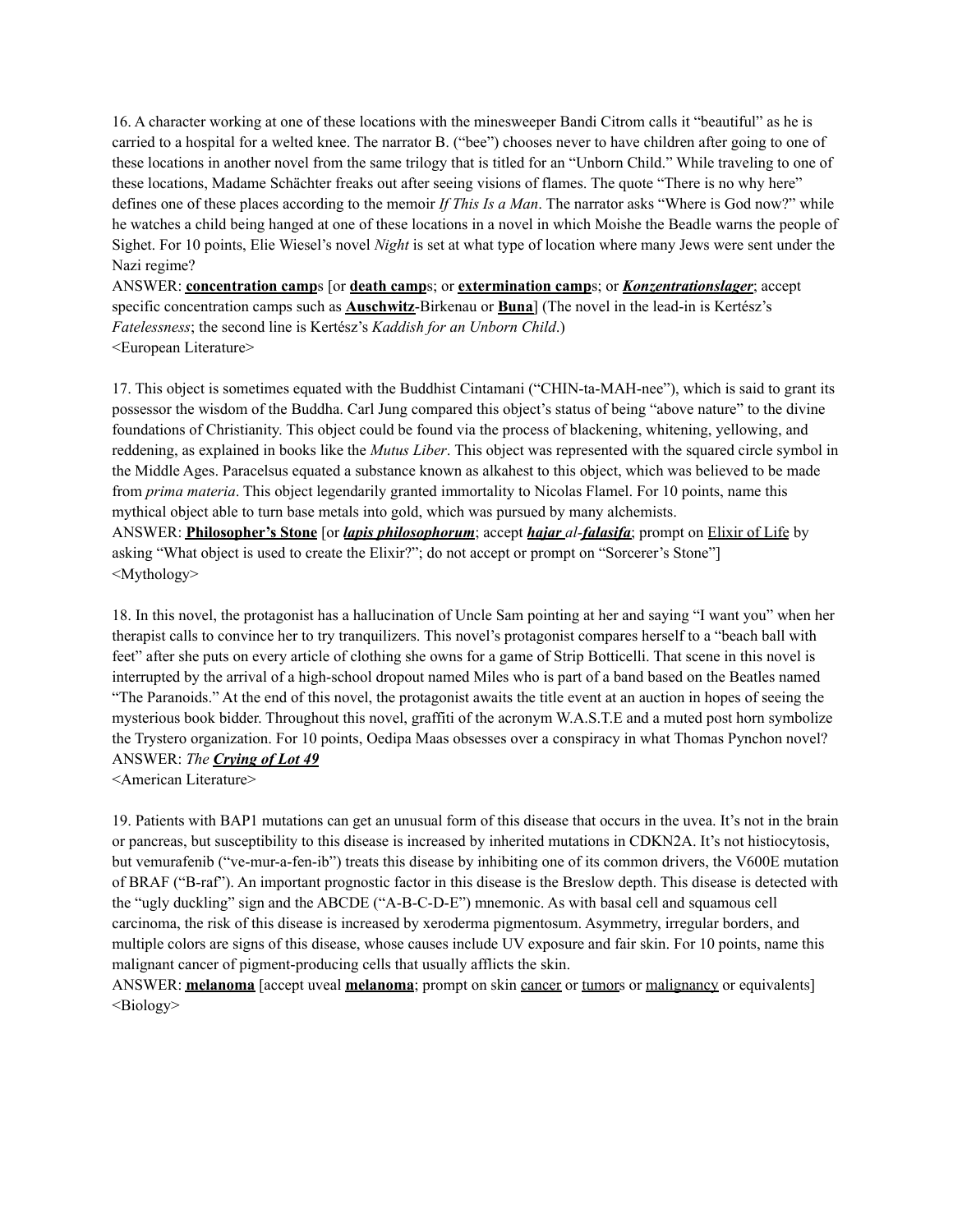20. The rule of Queen Didda, sometimes called the "Catherine the Great" of this region, was chronicled in a history by Kalhana ("kal-huh-NAH"). Queen Kota Rani was overthrown by the founder of this region's first Muslim ruling dynasty, Shah Mir. The Sikh Empire banned the *azaan* in a city in this region where Mehr Chand Mahajan ("MEH-er chuhnd muh-HAH-jun") claimed that Hari Singh signed the Instrument of Accession. The Johnson Line allowed a Dogra ruler of this larger region to claim the Aksai Chin region. In this region, paramilitary forces shot at protesters on the Gawkadal ("GOW-kuh-duhl") Bridge in Srinagar ("SHREE-nuh-guhr"). Pervez Musharraf took power after a conflict in this region that began with infiltrations across the Line of Control. The Kargil War was fought over, for 10 points, what mountainous region disputed between India and Pakistan? ANSWER: **Kashmir** Valley [accept Jammu and **Kashmir**; accept Azad **Kashmir**; accept **Kasheer**; prompt on Gilgit-Baltistan or Ladakh or Jammu or the Siachen glacier; prompt on the Gilgit Agency or Baltistan; prompt on Aksai Chin before read; prompt on Himalayan or the Himalayas] <World History>

21. In a march, this king was lauded as a "fourfold devil" talented at "drinking, fighting, and womanizing." In the War of the Jülich Succession, this king sent aid to Auhausen's Protestant Union. A 1723 epic poem in ten cantos praised this title king, who built the Place des Vosges and Pont Neuf. This king may have pledged to put a "chicken in every pot" to honor his mistress Gabrielle d'Estrées prior to an attack on his carriage near Les Halles. Under this beloved "green gallant" king, Québec City was founded by Samuel de Champlain. In 1610, François Ravaillac stabbed this King of Navarre despite his 1595 conversion to Catholicism. For 10 points, what predecessor of Louis XIII and first Bourbon king ended the French Wars of Religion via the Edict of Nantes? ANSWER: **Henry IV** of France [or **Henri Quatre**; or **Henry III** of **Navarre**; or **Henri** de **Bourbon**; or **Good King Henry** or Le **Bon Roi Henri**; or Henri le **vert galant** or Henry the **Green Gallant**; accept "Marche **Henri IV**" or "Vive **Henri IV**" or ; prompt on Henri or Henry the Great or "Vive le roi Henri" or *La Henriade* (by Voltaire)]

<European History>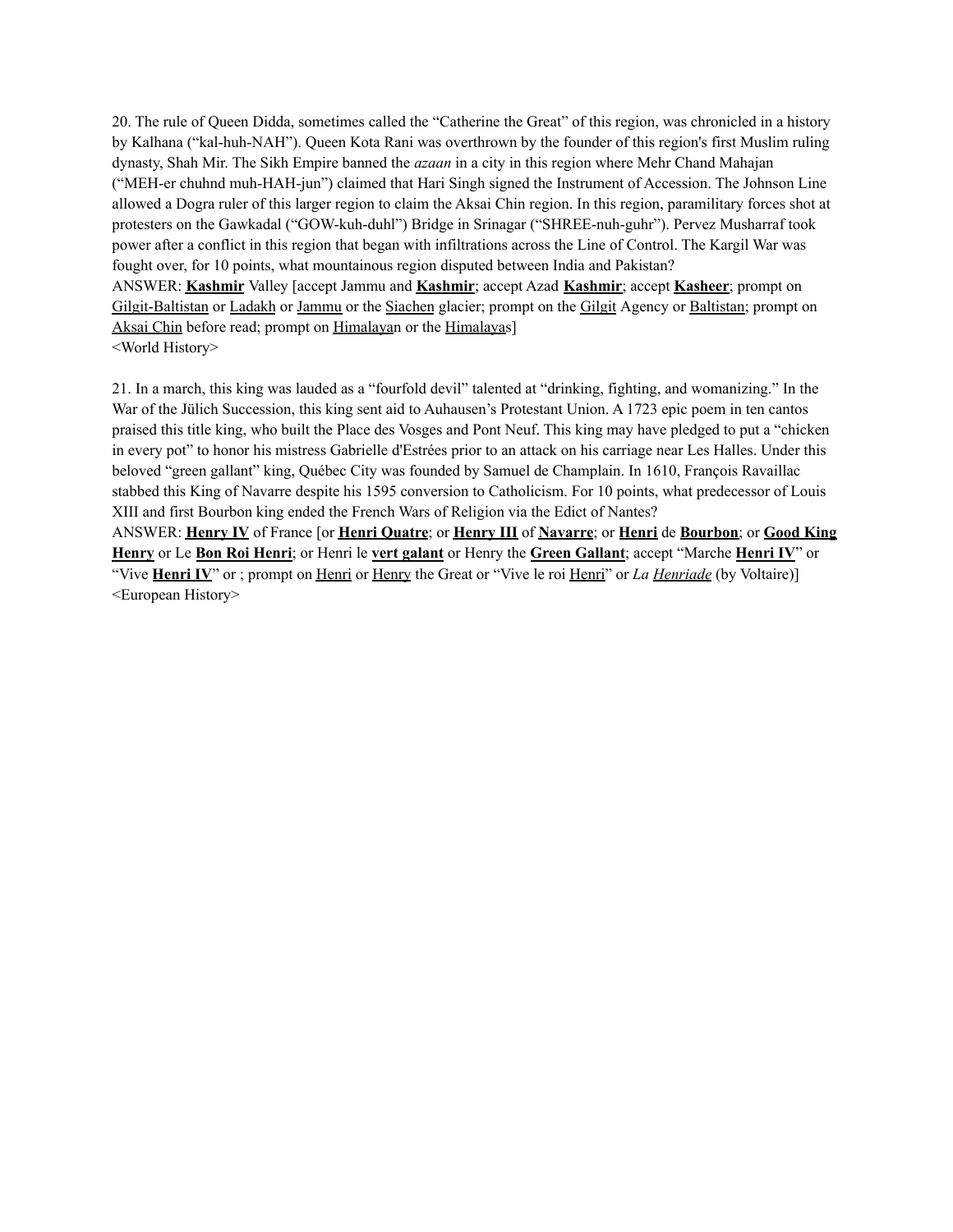#### Bonuses

1. A 16th-century Sufi ruler with this name commissioned Nuh Agha's *Book of Dreams* and began the tradition of installing African eunuchs as the powerful Kizlar Agha. For 10 points each:

[10m] Identify this name shared by two earlier Ottoman sultans who conquered Edirne and Thessalonica and each fought a Battle of Kosovo. Mehmed II succeeded the second sultan of this name, who halted the Crusade of Varna. ANSWER: **Murad** [accept **Murad** III or **Murād**-i sālis or Şehzade **Murad**; accept **Murad** I or **Murad**-ı Hüdavendigâr or **Hüdavendigâr** or **Khodāvandgār**; accept **Murad** II or **Murād**-ı sānī]

[10h] After Murad I died at the 1389 Battle of Kosovo, Serbia became a disloyal Ottoman vassal ruled by men with this title, like Stefan Lazarević ("lah-zah-reh-veech"). Medieval rulers of Dobruja, Epirus, and the Morea took this Byzantine Greek title.

ANSWER: **despot** [accept Serbian **Despot**ate or Srpska **despotovina** or **Despot**ate of the Morea or **Despotáton** toú Moréos or **Despot**ate of Mystras or **Despot**áton toú Mystrá or **Despot**ate of Epirus or **Despotáton** tís Ipeírou or **Despot**ate of Dobruja or **Despot**atul Dobrogei or **Despot**ate of Karvuna or Karvunsko **despotstvo**]

[10e] While Serbia's Despot George Branković ("bran-koh-veech") fought the Bosnian Kingdom for Srebrenica's ("sreh-breh-neets-ah's") silver mines, Stefan Vukčić Kosača ("vook-cheech koh-sah-chah") carved off this region as the Duchy of Saint Sava. It follows "Bosnia" in the country's official name.

ANSWER: **Herzegovina** [or **Hercegovina**; accept Bosnia and **Herzegovina** or Bosna i **Hercegovina** or Bosnia–**Herzegovina**] (The title "herceg" or "Herzog" means "duke.")

<European History>

2. A 2001 paper co-authored by these two academics and Simon Johnson examined how region-dependent colonization practices impacted subsequent development. For 10 points each:

[10h] Name these two academics who discuss the race between states and societies in their book *The Narrow Corridor*. They also co-authored an earlier book that emphasizes the importance of inclusive institutions.

ANSWER: Daron **Acemoğlu** AND James A. **Robinson** [accept in either order; accept Kamer Daron **Acemoğlu** in place of "Acemoğlu"; accept James Alan **Robinson** in place of "Robinson"]

[10e] That 2012 book by Acemoğlu ("ah-jay-MOH-loo") and Robinson is titled *Why [these entities] Fail*. David Ricardo's original example of comparative advantage involved two of these entities exchanging wine and cloth. ANSWER: **nation**s [accept **country** or **countries** or nation-**state**s, prompt on governments]

[10m] In *Why Nations Fail*, extractive political institutions are said to inhibit growth because elites are afraid of the "creative" form of this process, in which established producers are constantly replaced by new entrants.

ANSWER: creative **destruction** [do not accept or prompt on "disruption"] <Social Science>

3. In this novel, Fuka-eri writes about the "Little People" in the story-within-a-story *Air Chrysalis*. For 10 points each:

[10m] Name this three-volume novel in which Aomame ("ah-oh-MAH-meh") reads *In Search of Lost Time* while in hiding after killing "The Leader." This Japanese novel is partly set in a world with two moons in the title alternate year.

# ANSWER: *1Q84* [or *Ichi-Kyū-Hachi-Yon*]

[10e] This Japanese author's novel *1Q84* has a voracious reader as the protagonist, like his novel *Kafka on the Shore*.

# ANSWER: Haruki **Murakami** [or **Murakami** Haruki]

[10h] The protagonist reads both the novels of Derek Hartfield and novels by this character in *Hear the Wind Sing*, which along with *Pinball, 1973* and *A Wild Sheep Chase* makes up Murakami's "Trilogy" named for this character. ANSWER: The **Rat** [or **Nezumi**; accept Trilogy of the **Rat**]

<World Literature>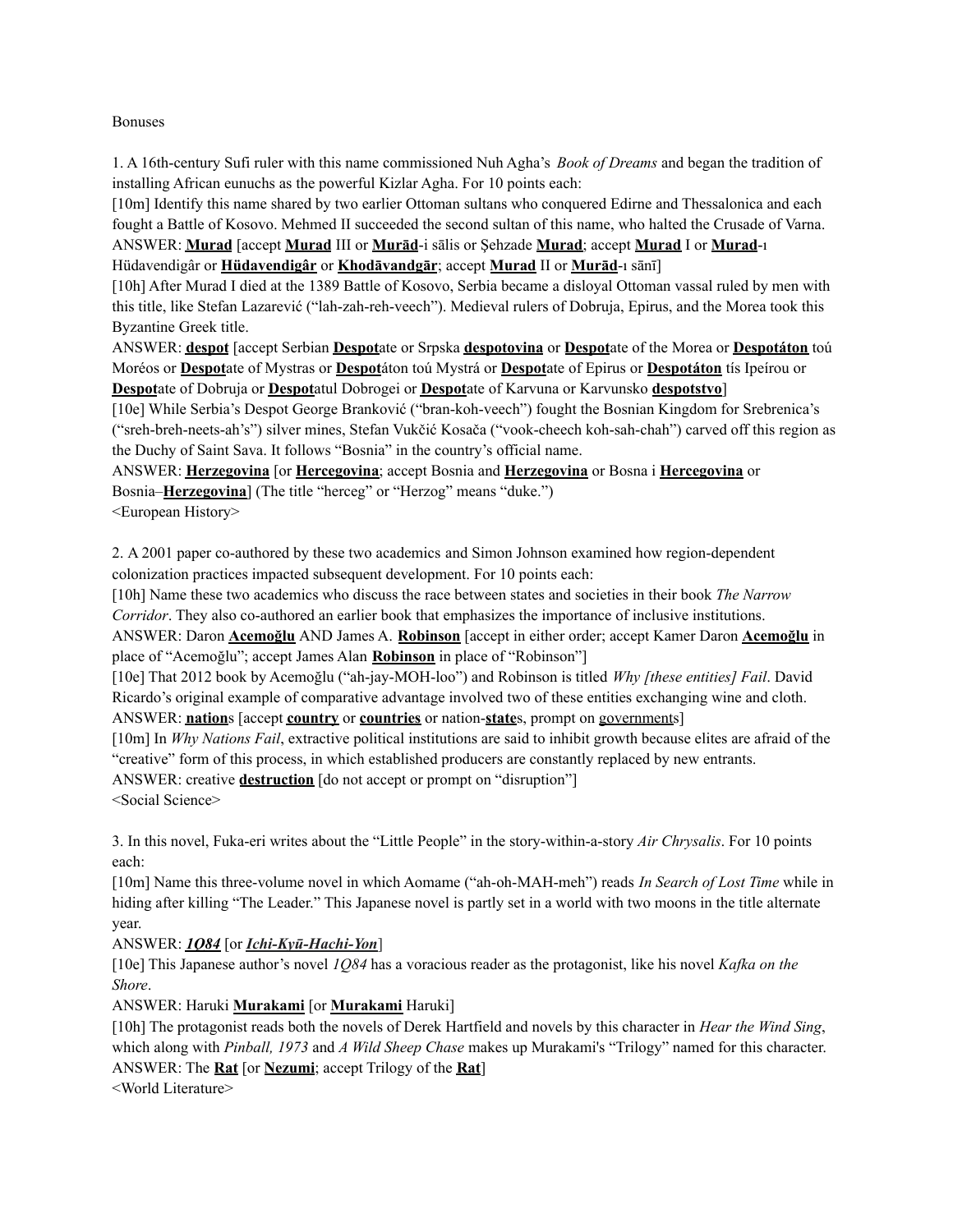4. These structures are classified as primary or secondary based on if they formed through accretion or volcanic activity. For 10 points each:

[10e] Name these planetary structures. Earth's structure of this kind is primarily composed of gaseous nitrogen and oxygen.

ANSWER: **atmosphere**s

[10m] The composition of exoplanet atmospheres can be measured by observing changes in spectral lines during these events. These events may be used to detect exoplanets if Earth is aligned with their orbital plane.

ANSWER: **transit**s [accept **eclipse**s or **occultation**s]

[10h] Simple models of atmospheres may assume this condition, allowing vertical momentum to be neglected. This condition makes astronomical bodies spheroidal and distinguishes dwarf planets from smaller bodies.

ANSWER: **hydrostatic equilibrium** [or **hydrostatic balance** or **hydrostasy**; prompt on partial answers; prompt on gravitational equilibrium]

<Other Science>

5. A Jonathan Eburne book compares a claim made by this theorist with one made by the loyalist paramilitary Michael Stone that his attempt to murder Martin McGuinness and Gerry Adams was performance art. For 10 points each:

[10m] Name this writer, who claimed that "the simplest surrealist act consists of dashing down into the street, pistol in hand, and firing blindly... into the crowd" in the first *Surrealist Manifesto*.

ANSWER: André **Breton** [or André Robert **Breton**]

[10h] Breton probably would have disliked the staged nature of the 1971 performance art piece *Shoot*, in which this artist was shot in the shoulder with a .22-caliber rifle by a friend.

ANSWER: Chris **Burden** [or Christopher Lee **Burden**]

[10e] Valerie Solanas may have come closer to Breton's ideal when she shot this pop artist of the *Campbell's Soup Cans* series at his New York studio called The Factory.

ANSWER: Andy **Warhol** [or Andrew **Warhola** Jr.]

<Other Arts>

6. According to the creation myth of these people, the divine king Oduduwa created land by letting a five-toed chicken spread dirt around the world after his superior, Obatala, got drunk. For 10 points each:

[10m] Name this ethnic group whose traditional religion worships Olorun as the king of all *orishas*, or minor gods. ANSWER: **Yoruba** [or Ìran **Yorùbá** or **Káàárọ̀-oòjíire**; accept **Yoruba**n mythology or **Yoruba**n religion; prompt on Nigerian]

[10e] After he turned his male children from suns into the waters of Earth, Olorun transformed his grandchildren into these creatures. The Zodiac sign Pisces represents one of these creatures.

ANSWER: **fish** [or *eja*; accept specific kinds of fish such as **trout**]

[10h] Oduduwa became the first ruler of this legendary Yoruba city, which is considered the birthplace of humanity. Oduduwa planted a palm nut at this location that became the progenitor of nature.

ANSWER: Ilé-**Ifẹ̀**("ee-lay ee-feh")

<Mythology>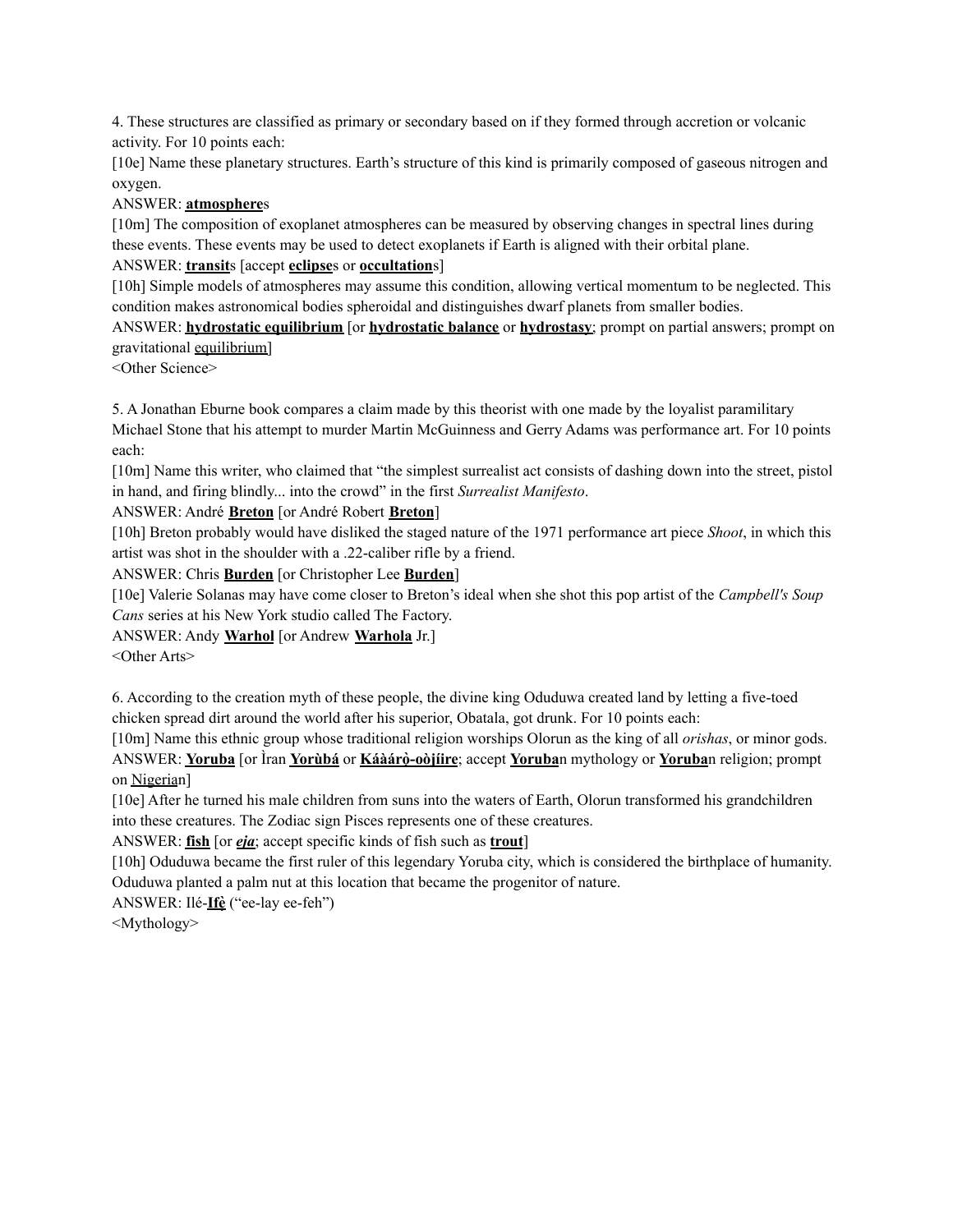7. Madame d'Aulnoy ("dall-NWAI") coined the name of this genre in a collection that includes "The Green Serpent," which was inspired by the story of Cupid and Psyche. For 10 points each:

[10e] Name this genre. Charles Perrault, a contemporary of Madame d'Aulnoy, included stories in this genre such as "Little Red Riding Hood" and "Cinderella" in his *Mother Goose Tales*.

ANSWER: **fairy tale**s [or **folk** tales; or **magic** tales; or **wonder** tales; or *contes de fées*; prompt on children's stories or equivalents]

[10m] In a story collected by Madame d'Aulnoy, one of these animals helps a king rescue his queen from the Fairy Lioness. In a Brothers Grimm tale, one of these animals helps a princess retrieve her ball from a well.

ANSWER: **frog**s [or **grenouille**s or **Frosch**; accept **toad**s; accept "The Benevolent **Frog**" or"The **Frog** and the Lion Fairy" or "La **Grenouille** bienfaisante"; accept "The **Frog** Prince" or "The Princess and the **Frog**"]

[10h] Madame d'Aulnoy's *Tale of Mira*, translated into English in 2020, draws from an earlier work of hers in this non-folklore genre. George Sand ("SAHND") wrote a novel in this genre that details her relationship with an ailing Frédéric Chopin.

ANSWER: **travel**ogue [or **travel** narratives or **travel** literature or **travel** novels; prompt on autobiography or memoir] (The Sand travelogue is *A Winter in Majorca*.)

<European Literature>

8. Eric Lichtblau's book *The Nazis Next Door* examines "refugees" from the Third Reich who thrived in postwar America, often as scientists or engineers. For 10 points each:

[10e] Both the U.S.'s Operation Paperclip and the USSR's Operation Osoaviakhim ("oh-so-ah-vee-ah-kheem") exploited Nazi expertise on these weapons from Peenemünde ("pay-nuh-MYOON-duh") and Nordhausen. Germany's V-2 was the first long-range ballistic weapon of this kind.

ANSWER: **rocket**s [or ballistic **missile**s; accept specific types of **missile**s; accept **guided** weapons; accept explosive **warheads**; prompt on bombs or explosives; do not accept or prompt on "nuclear weapons" or equivalents] [10h] German aerospace engineers like the "father of space medicine" Hubertus Strughold settled this city's "Kraut Hill" enclave. Wernher von Braun developed NASA's Saturn rockets at this city's Marshall Space Flight Center. ANSWER: **Huntsville**, Alabama

[10m] Uranium cubes of possible Nazi origin were found at the Pacific Northwest's facility of this kind at the former "Hanford Site." These 17 Department of Energy facilities include Sandia, Lawrence Livermore, and Oak Ridge. ANSWER: **national lab**oratories [accept Oak Ridge **National Lab**oratory or Lawrence Livermore **National Lab**oratory or Sandia **National Lab**oratory or Pacific Northwest **National Lab**oratory; prompt on laboratories] <American History>

9. Before the artist covered over it, one of these animals was originally shown urinating on a pile of Old Master paintings in what became a 1758 self-portrait. For 10 points each:

[10e] Name these animals, one of which is tortured in that artist's series *The Four Stages of Cruelty*. One of these common pets at the foot of the central couple symbolizes fidelity in Jan van Eyck's *Arnolfini Wedding*.

ANSWER: **dog**s [or **canine**s; accept **pug**s; accept **Brussels griffon**]

[10m] The aforementioned self-portrait is by this painter, who included his dog Trump in *The Painter and his Pug*. A black dog appears next to a drunk man in this artist's engraving *Gin Lane*.

#### ANSWER: William **Hogarth**

[10h] In *The Painter and his Pug*, the dog stands next to a palette inscribed with a shape that Hogarth gave this three-word name. Hogarth's theoretical work centered on this shape, which he argued the eye naturally follows. ANSWER: the **line of beauty**

<Painting/Sculpture>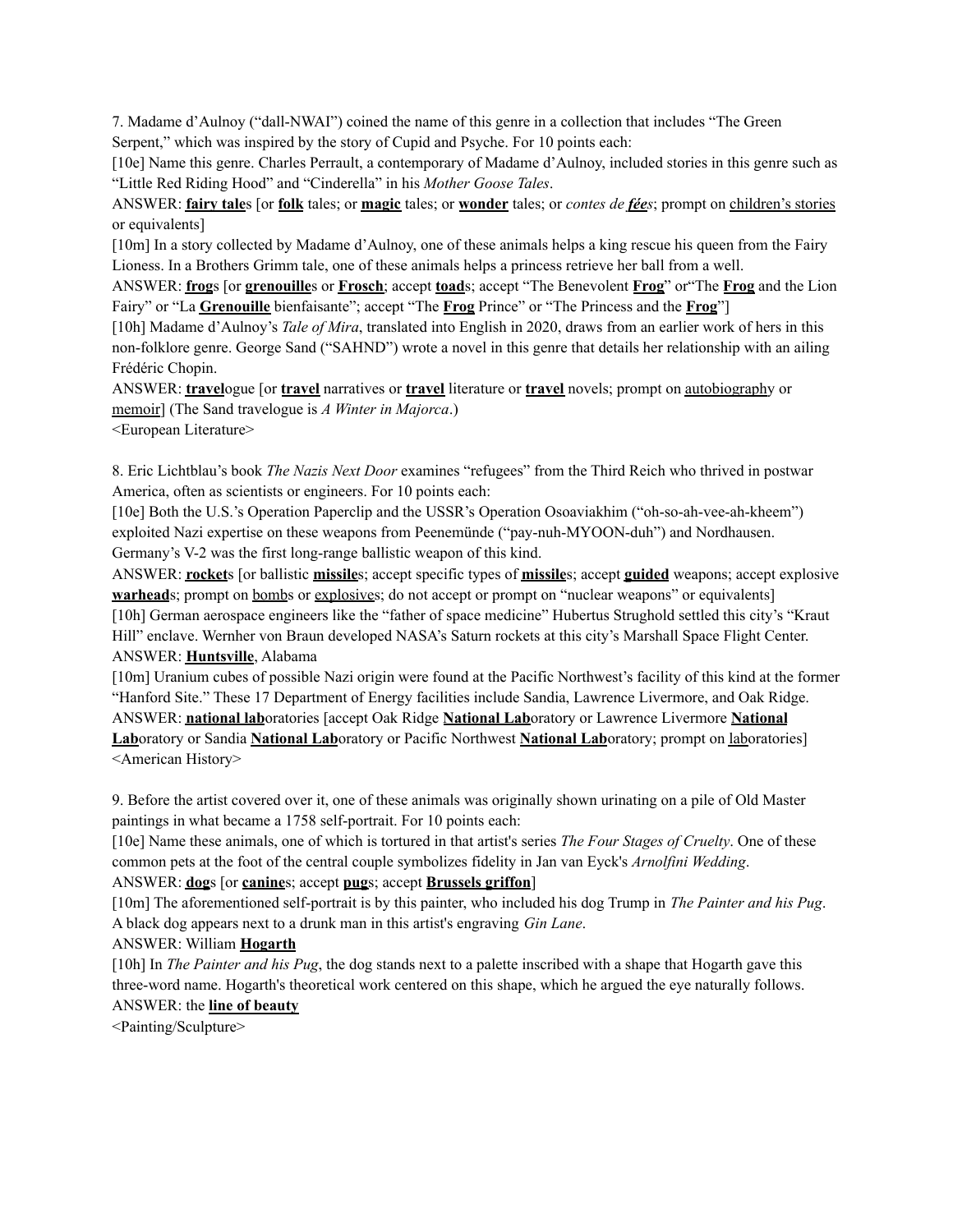10. The natural esterification that occurs in wine and other alcoholic beverages mimics this reaction. For 10 points each:

[10m] Name this reaction that creates an ester by refluxing a carboxylic acid and an alcohol in the presence of an acid catalyst.

ANSWER: **Fischer** esterification [or **Fischer**–Speier esterification]

[10e] This strong, diprotic acid is commonly used as a catalyst for the Fischer esterification. This acid, which is found in lead–acid batteries, has the chemical formula  $H_2SO_4$  ("H-2-S-O-4").

#### ANSWER: **sulfuric** acid

[10h] During the second step of the Fischer esterification, this species is formed when the alcohol attacks the carbon of the carboxylic acid. This species is an oxygen cation with three bonds.

# ANSWER: **oxonium** ion

<Chemistry>

11. In 1429, England fought the Lententide "Battle of the Herrings" against these two kingdoms, whose alliance motivated Henry VIII's later War of the Rough Wooing. For 10 points each:

[10m] Name these two medieval kingdoms that concluded the "Auld Alliance" in 1295. At the time, their respective leaders were a council of twelve magnates who had deposed John Balliol, and the anti-Templar King Philip the Fair. ANSWER: **Scotland** AND **France** [accept in either order; in place of "Scotland" accept Kingdom of **Scotland** or Rìoghachd na h-**Alba** or Kinrick o **Scotland**; in place of "France" accept Kingdom of **France** or Royaume de **France**; do not accept or prompt on "United Kingdom" or "UK"]

[10h] A Scottish princess with this name married the Dauphin Louis XI of France. A Scottish saint who founded the Firth of Forth's Queensferry shared this name with the "Maid of Norway," who died as a child in Orkney in 1290. ANSWER: **Margaret** [or **Maighread** or **Margrete**; accept **Margaret**, Maid of Norway or **Margaret**, Queen of Scots; accept Saint **Margaret** of Scotland or **Margaret** of Wessex; accept **Margaret** Stewart, Dauphine of France] [10e] After Margaret, Maid of Norway died, John Balliol won out in the "Great Cause" instead of Robert the Bruce, since his succession claim was based on primogeniture, which passes inheritance to these sons in its agnatic form. ANSWER: **first**born sons [or **firstb**orn children or equivalents like **eldest**; prompt on partial answers; prompt on legitimate children by asking "with what other trait?"]

<Other History>

12. A plaque on the Charles River's Anderson Memorial Bridge commemorates this character with the inscription "Drowned in the fading of honeysuckle." For 10 points each:

[10m] Name this character who lies to his father that he committed incest with his sister. In another novel, this character and Rosa Coldfield narrate the story of Thomas Sutpen's plantation.

ANSWER: **Quentin** Compson III [prompt on Compson]

[10h] Quentin's father gives him one of these objects that represents the "mausoleum of all hope and desire."

Quentin tries to break this object, but he continues to be tortured by the sound it creates.

ANSWER: a **watch** [accept pocket **watch**; prompt on timepiece or clock]

[10e] At the end of *Absalom, Absalom!,* Quentin is asked, "Why do you hate [this region]?" William Faulkner is an author from this broad American region, whose plantations are depicted in *Gone with the Wind*.

ANSWER: the **South** [or the American **South**; accept "Why do you hate the **South**?"] <American Literature>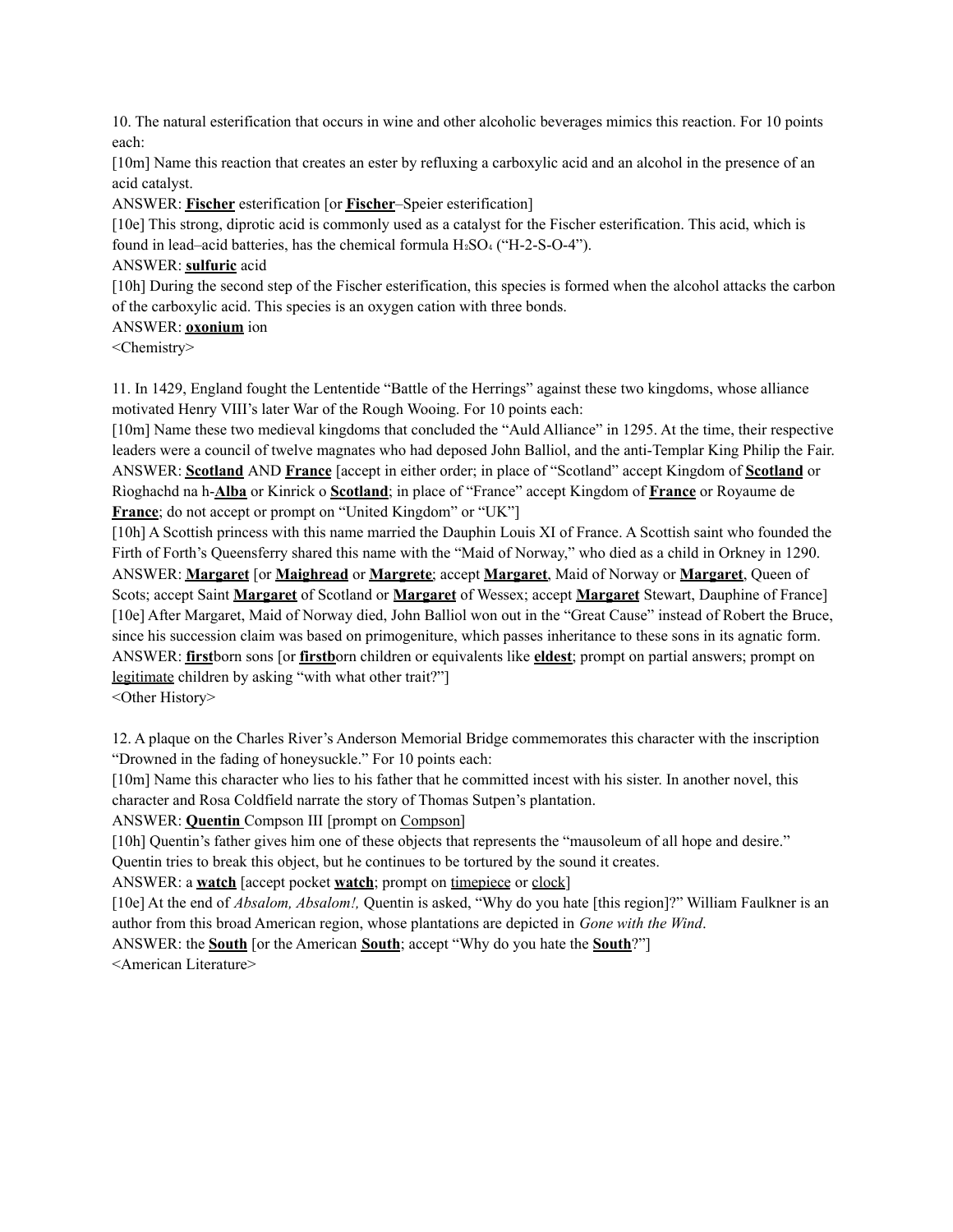13. A chant named for this figure wishes him victory and says that he "illuminates the three worlds." For 10 points each:

[10h] Name this figure praised in a namesake chalisa by Tulsidas. A festival named for the Jayanti of this figure is held during the month of Chaitra to mark his birth.

ANSWER: **Hanuman** [or **Hanumat** or **Anuman** or **Hanuman**tha or **Hanuman**thidu; accept **Vayuputra** or **Pavanputra** or **Maruti**; accept **Anjaneya**; accept **Vajrang Bali** or **Bajrang Bali**; accept **Kapeeshwara**; accept **Hanuman** Jayanti or *Hanuman Chalisa*]

[10e] Hanuman is often worshipped for his devotion to this person, a king of Ayodhya ("uh-YODE-yah"). Tulsidas rewrote an epic in which this hero rescues his wife Sita.

ANSWER: **Ram**a [or **Rama**chandra or **Ramar** or **Ram**udu; accept **Dasarathi**; prompt on Raghava]

[10m] Hanuman's devotion to Rama is often considered to be an example of this concept. This term also refers to religious movements devoted to a supreme deity such as Vishnu or Shiva.

### ANSWER: *bhakti* [accept *bhakta*]

<Religion>

14. During one stage of this process, telomeres congregate to create a "telomere bouquet." For 10 points each: [10m] Name this phase of meiosis ("my-OH-sis"), which is subdivided into leptotene, zygotene, pachytene, and

diplotene stages. Oocytes arrest at this stage, during which crossing over occurs.

ANSWER: **prophase I** [do not accept or prompt on "prophase" or "prophase II"]

[10e] During prophase I, homologous examples of these structures pair up. Humans typically have 23 pairs of these structures, which are formed when sister chromatids join at their centromeres.

### ANSWER: **chromosome**s [accept homologous **chromosome**s]

[10h] This type of chromosome, the only one to not have a "sub" version, occurs when the *p* arm is too short to be visible. The Y chromosome in humans is one example of this type of chromosome.

ANSWER: **acrocentric** chromosomes

<Biology>

15. Answer the following about the board game company Avalon Hill, for 10 points each.

[10m] Avalon Hill is a subsidiary of this company, which is itself a subsidiary of Hasbro. Appropriately for its name, this company publishes *Magic: The Gathering* and *Dungeons & Dragons*.

ANSWER: **Wizards** of the Coast [accept **WotC**]

[10e] The use of tiles of this shape in board games, later adopted by games like *Settlers of Catan* ("cuh-TAHN"), was pioneered by Avalon Hill. Triangles, squares, and these shapes are the only regular polygons that can tile the plane.

ANSWER: **hex**agons

[10h] This board game by Allan Calhamer has been published by Avalon Hill since 1976. The Lepanto ("LAY-pahn-toh") opening is a strategy in this seven-player game whose win condition is control of 18 out of 34 supply centers.

ANSWER: *Diplomacy*

<CE/Geo/Other/Pop Culture>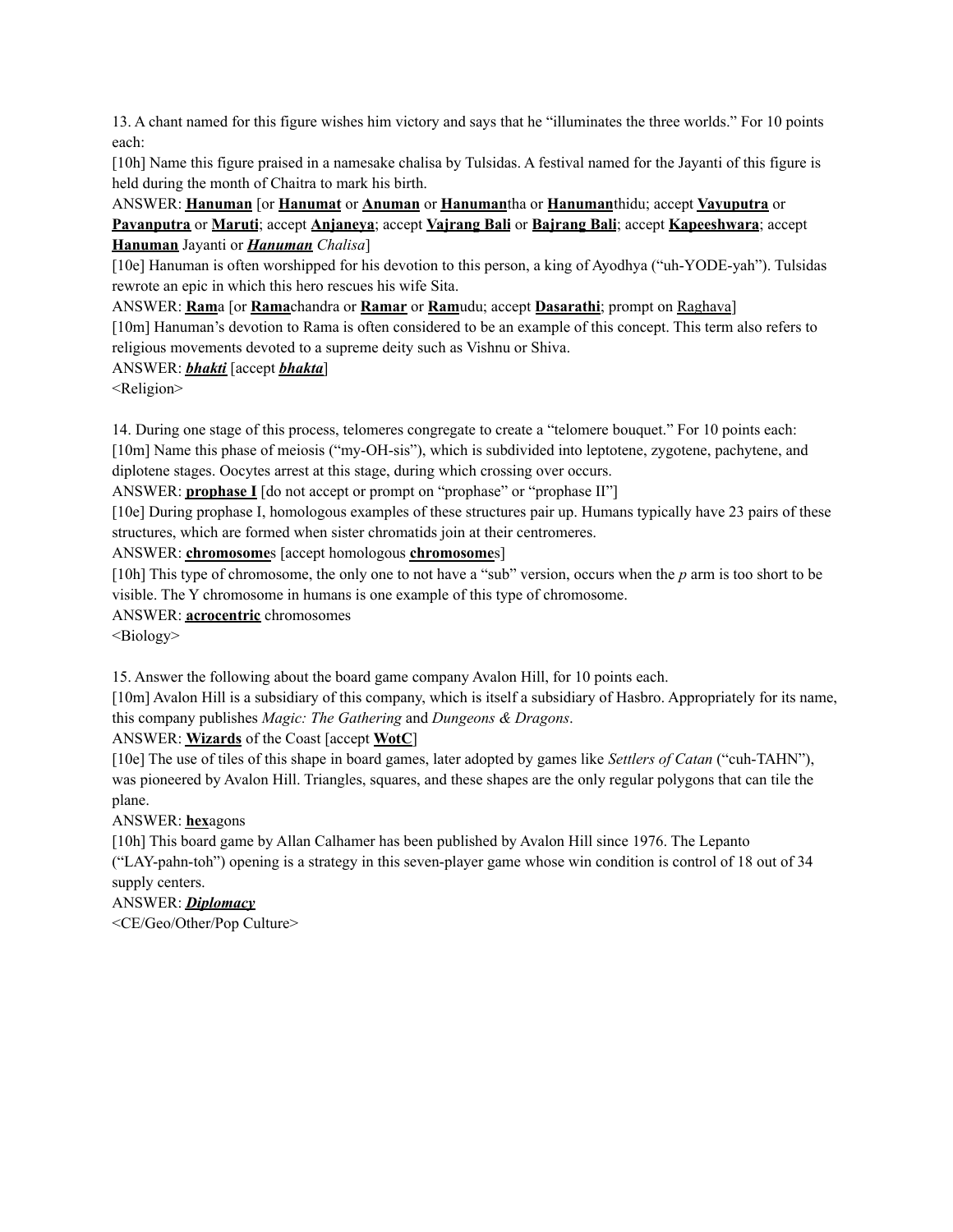16. A prince of this dynasty used a cavalry encirclement to defeat a rebel army under Lǐ Zìchéng ("lee zuh-chung"). For 10 points each:

[10e] Name this last ruling dynasty of China that came to power after defeating the Míng. This Jurchen dynasty's conquest of China was masterminded by Prince Dorgon, who allied with Míng general Wú Sānguì ("san-gway"). ANSWER: **Qīng** dynasty [or Great **Qīng**, accept Dà **Qīng**, accept **Manchu** dynasty or **Mǎnzú** dynasty; do not accept or prompt on "Qin"]

[10m] Jurchen households were organized by Nurhaci ("nur-HAH-chee") into a system of this many banners, with each functioning as a separate army. An alliance of this many nations attacked the Qīng ("ching") dynasty to suppress the Boxer Rebellion.

ANSWER: **eight** [accept **Eight** Banners; accept **Eight** Nation Alliance, accept **Bā**qí, accept **Bā**guó liánjūn] [10h] The Eight Banners of the Qīng army were initially outperformed by the mostly Hàn Green Standard Army during this conflict. Wú Sānguì led one faction during this rebellion after resigning his Qīng governorship. ANSWER: Revolt of the **Three Feudatories** [or **Sānfān** zhī luàn]

<World History>

17. This musical genre was popularized in England by the publication of Nicholas Yonge's *Musica Transalpina*. For 10 points each:

[10m] Name this secular genre of vocal music that developed in Italy during the Renaissance. Claudio Monteverdi wrote nine books of pieces in this genre.

ANSWER: **madrigal**s

[10h] This colorful Italian composer, who killed his wife and her lover, composed highly chromatic madrigals like *Moro lasso al mi duolo*. Aldous Huxley praised his music as a "bridge back to the human world."

ANSWER: Carlo **Gesualdo** da Venosa

[10e] The madrigalist Giulio Caccini helped found this musical genre as part of the Florentine Camerata. This large-scale genre, which usually includes arias, recitatives, and choruses, is exemplified by Claudio Monteverdi's *L'Orfeo*.

ANSWER: **opera** [accept **favola in musica**]

<Classical Music>

18. Followers of this religion hold that all beings possess impermanence and unsatisfactoriness, two of three "marks of existence." For 10 points each:

[10e] Name this religion that teaches its followers to pursue a philosophy of the "middle way" between asceticism and indulgence. This religion's founder taught about the Four Noble Truths.

ANSWER: **Buddhism** [accept specific schools of Buddhism such as **Mahāyāna** or **Theravāda**]

[10m] The third mark of existence is the doctrine of *anattā*, which refers to the nonexistence of this concept. One of the fundamental differences between Buddhism and Hinduism is whether this concept exists.

ANSWER: **self** [or **soul**; accept non-**self**; accept *ātman*]

[10h] Theravāda Buddhists often compare *anattā* to this quality. The Madhyamaka ("MUD-yah-mah-kah") school of Buddhism teaches that all beings possess this quality, based on Nāgārjuna's teaching that beings do not possess *svabhāva* ("svah-BAH-vah").

ANSWER: **śūnyatā** ("SHOON-yuh-tah") [or **emptiness**; accept **void**ness; prompt on *anātman* or non-self or non-soul]

<Philosophy>